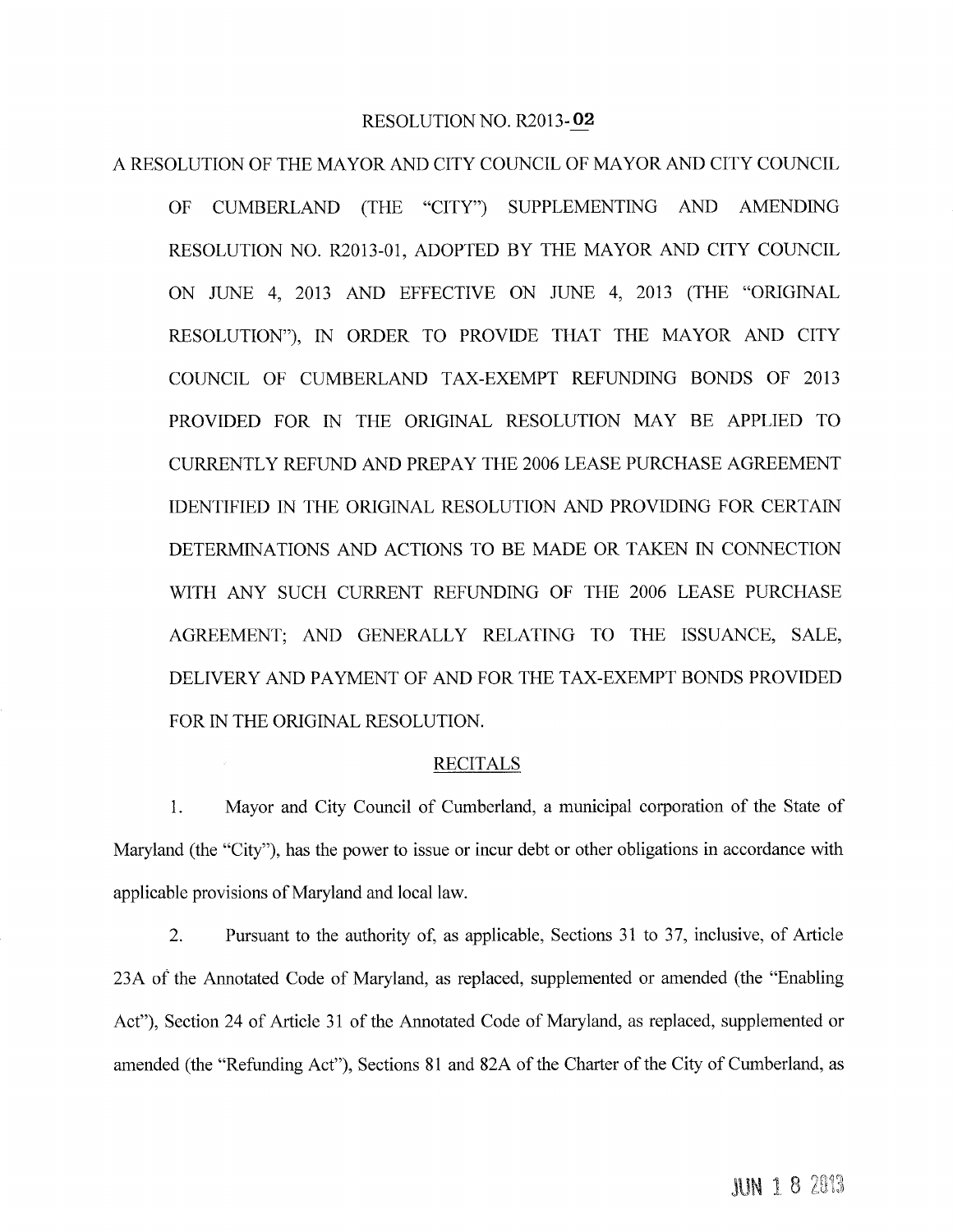published in Municipal Charters of Maryland, Volume 3, 2008 Replacement Edition, as replaced, supplemented or amended (the "Charter"), Ordinance No. 3725, passed by the Mayor and City Council of the City (the "Mayor and City Council") on October 9, 2012 and effective on November 8, 2012 ("Ordinance No. 3725"), Ordinance No. 3731, passed by the Mayor and City Council on January 29, 2013 and effective on February 28, 2013 ("Ordinance No. 3731"), Ordinance No. 3692, passed by the Mayor and City Council on May 24, 2011 and effective on June 23, 2011, as supplemented and amended by Ordinance No. 3732, passed by the Mayor and City Council on January 29, 2013 and effective on February 28, 2013 (collectively, "Amended Ordinance No. 3692"), and Resolution No. R2013-01, adopted by the Mayor and City Council on June 4, 2013 and effective on June 4, 2013 (the "Original Resolution"), the City authorized the issuance and sale, upon its full faith and credit, of two separate series of general obligation bonds respectively identified in the Original Resolution as (i) the "Mayor and City Council of Cumberland Taxable Redevelopment and Refunding Bonds of 2013" (the "Taxable Bonds") and (ii) the "Mayor and City Council of Cumberland Tax-Exempt Refunding Bonds of 2013" (the "Tax-Exempt Bonds" and, together with the Taxable Bonds, the "Bonds"), subject to the further provisions of the Original Resolution.

 $\overline{3}$ . As described in the Original Resolution, the City, as lessee, entered into an Energy Performance Contract Municipal Lease/Purchase Agreement dated as of December 29, 2006 (the "2006 Lease Purchase Agreement"), with Manufacturers and Traders Trust Company, as lessor (including any assignee or successor thereto, the "Lessor"), for the public purpose of financing or reimbursing a portion of the costs of the acquisition and installation of certain Equipment (as identified and defined therein). In order to acquire full and unencumbered title to the Equipment, the City is obligated under the 2006 Lease Purchase Agreement to make Rental Payments to the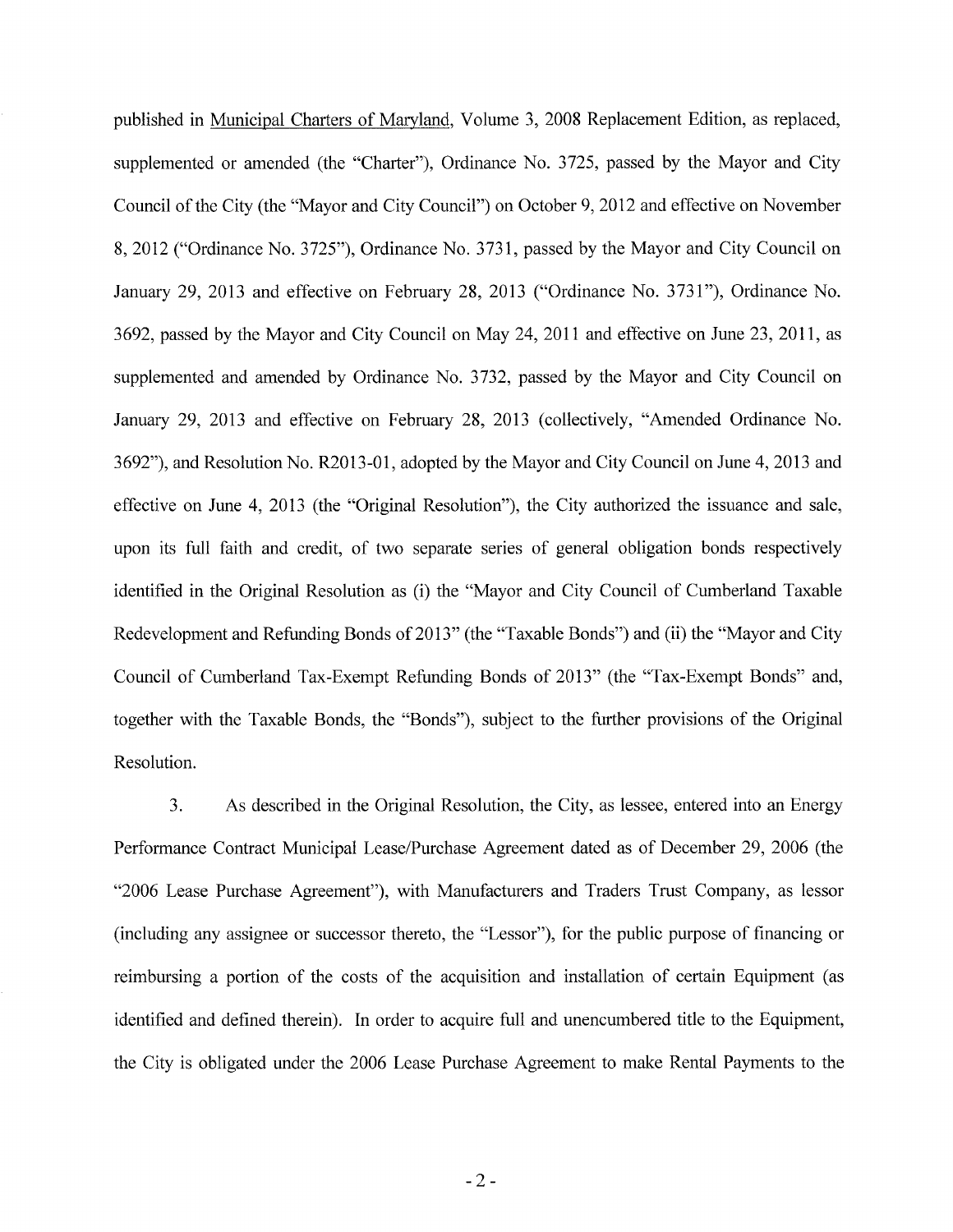Lessor on each November 1 and May 1, commencing November 1, 2007 and ending May 1, 2022, which Rental Payments are denominated into principal and interest components.

Sections 3.2 and 10.1 of the 2006 Lease Purchase Agreement provide that the term  $\overline{4}$ . thereof may be terminated and the Lessor's interest in the Equipment transferred, conveyed and assigned permanently to the City, on any Rental Payment due date, with at least thirty (30) days' prior written notice to the Lessor, upon payment by the City of the Rental Payment due on such date and payment in full of the then-applicable Purchase Price as set forth in the Schedule of Payments to the 2006 Lease Purchase Agreement and all other sums required to be paid under the 2006 Lease Purchase Agreement.

5. The Original Resolution provides that, subject to the provisions thereof, the Taxable Bonds are to be issued in the maximum aggregate principal amount not to exceed Five Million Five Hundred Thousand Dollars (\$5,500,000.00) for the public purpose of (i) financing or reimbursing "costs" (as defined in Ordinance No. 3725) of the projects identified in Ordinance No. 3725 as "Memorial Campus Facility Demolition" and "Other Street Improvement Projects", (ii) currently refunding the Promissory Note (as defined in the Original Resolution) in whole or in part by prepaying all or a portion of the outstanding principal amount thereof, plus interest accrued thereon to the date of prepayment and any other amounts due in connection with such prepayment (including, without limitation, any minimum interest charge), in order to realize debt service savings on a direct comparison or present value basis or to effect a debt restructuring that in the aggregate effects such a reduction in the cost of debt service, and (iii) paying costs of issuance related to the purposes specified in clauses (i) and (ii).

6. The Original Resolution provides that, subject to the provisions thereof, the Tax-Exempt Bonds are to be issued in the maximum aggregate principal amount not to exceed Three

 $-3-$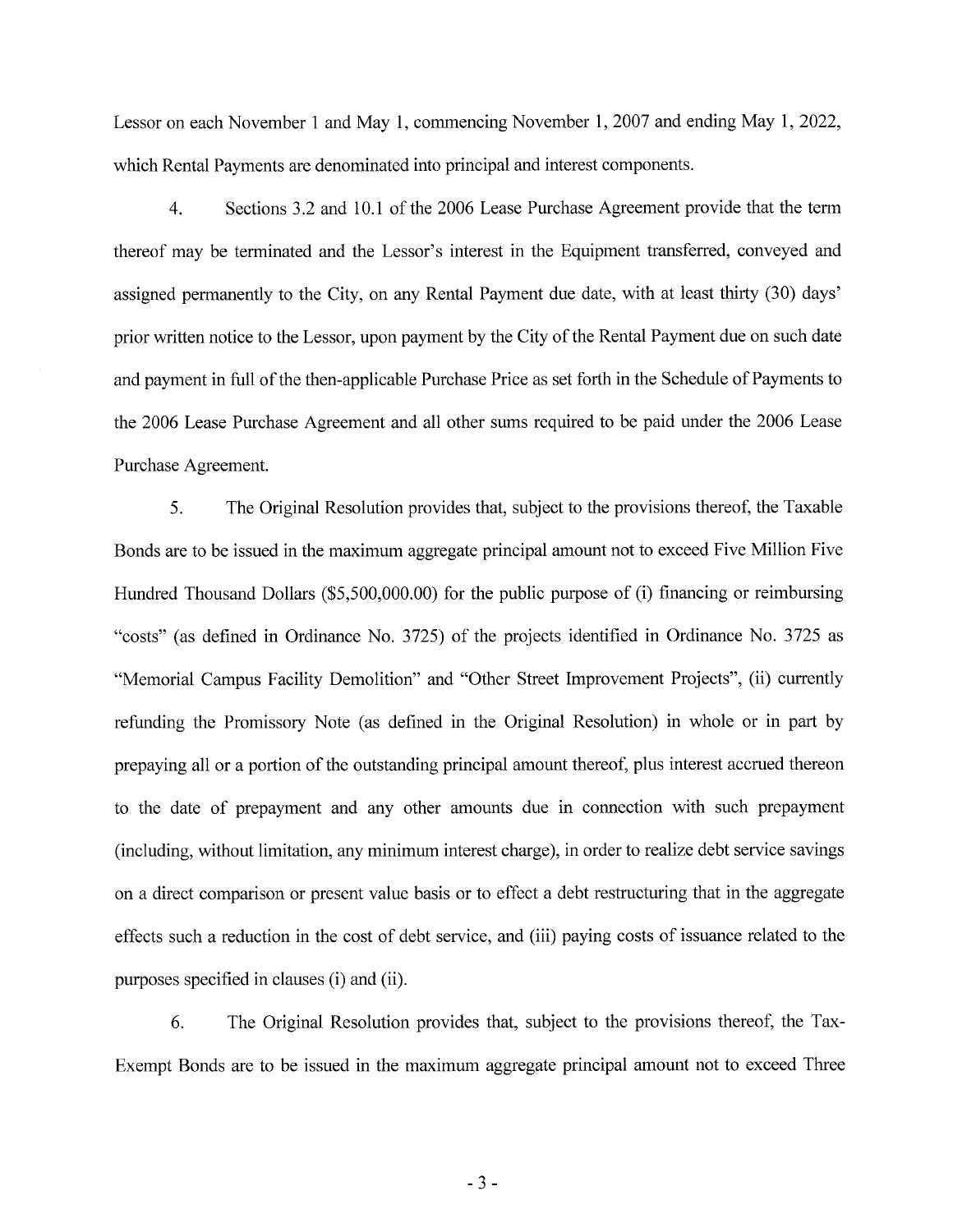Million Dollars (\$3,000,000.00) for the public purpose of (i) advance refunding the 2006 Lease Purchase Agreement in whole as of any applicable Rental Payment date in accordance with the provisions of Sections 3.2 and 10.1 thereof by paying the Rental Payment due on such applicable date and the corresponding Purchase Price set forth on the Schedule of Payments to the 2006 Lease Purchase Agreement and any other amounts due on such date, in order to achieve debt service savings on a direct comparison or present value basis or to effect a debt restructuring that in the aggregate effects such a reduction in the cost of debt service, and (ii) financing or reimbursing all or a portion of related costs of issuance, including, without limitation, legal and financial costs and costs of any credit enhancement.

 $7.$ As further described in the Original Resolution, the next available Rental Payment date under the 2006 Lease Purchase Agreement is November 1, 2013. Accordingly, the Original Resolution provides (i) that, assuming the Tax-Exempt Bonds are issued on or about July 2, 2013, proceeds of the Tax-Exempt Bonds shall be applied to effect an advance refunding of the 2006 Lease Purchase Agreement on November 1, 2013, (ii) that the City shall enter into an Escrow Deposit Agreement with Manufacturers and Traders Trust Company, as Escrow Deposit Agent (or another Escrow Deposit Agent to be determined in accordance with the provisions of the Original Resolution), (iii) that proceeds of the Tax-Exempt Bonds to be applied to the advance refunding of the 2006 Lease Purchase Agreement, together with any other available moneys, shall be deposited with the Escrow Deposit Agent and may be invested within the limitations of applicable Maryland and federal law as described in Section 13 of the Original Resolution, (iv) for The Arbitrage Group, Inc. to provide escrow verification services in connection with the advance refunding of the 2006 Lease Purchase Agreement and (v) that, contingent upon the issuance of the Tax-Exempt Bonds, the City elects to prepay the 2006 Lease Purchase Agreement in whole on November 1, 2013.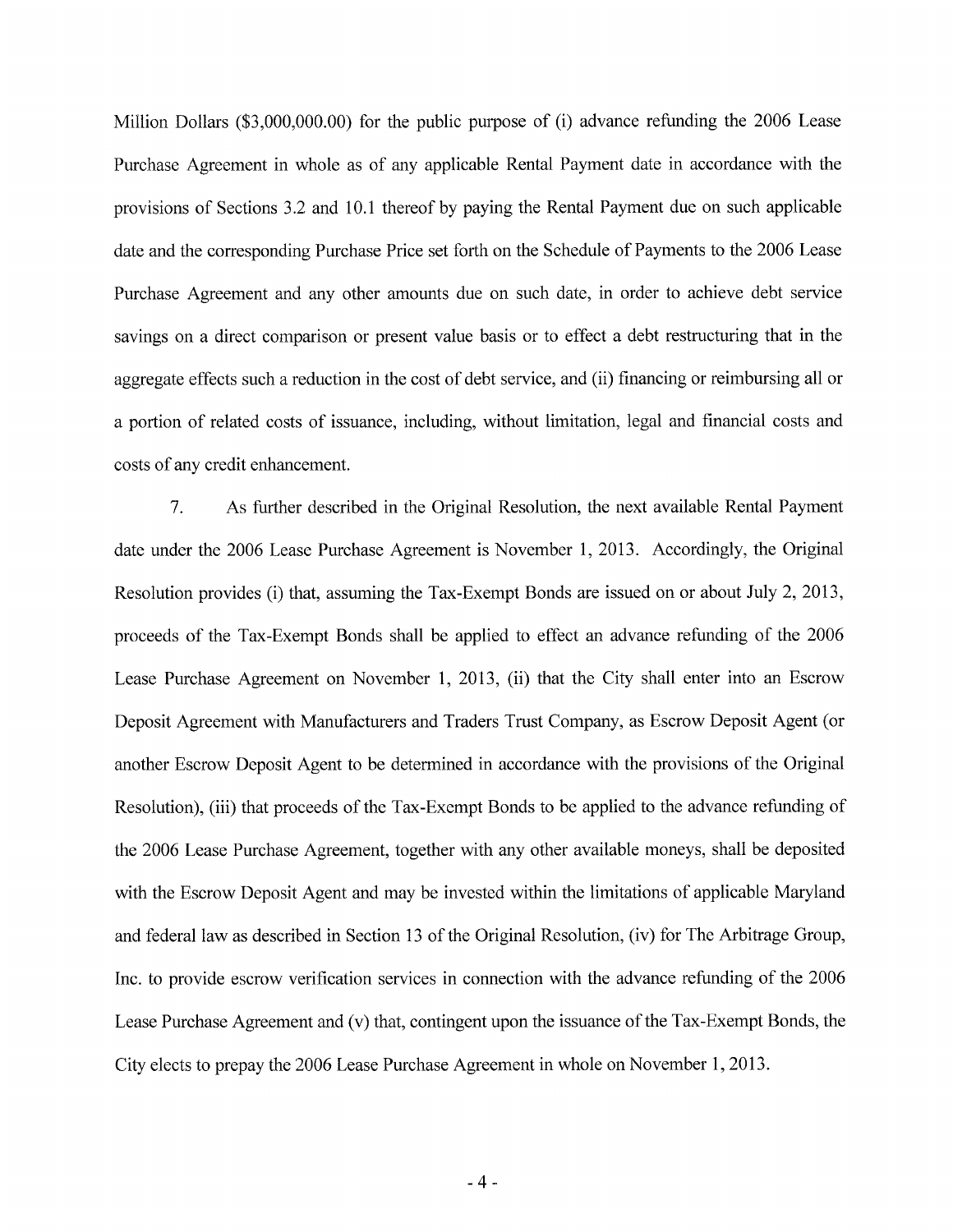8. As of June 13, 2013, the Lessor has verbally agreed to allow the City to prepay the 2006 Lease Purchase Agreement on or about the date of issuance of the 2006 Lease Purchase Agreement, which will allow the City to effect a current refunding of the 2006 Lease Purchase Agreement. The Lessor's permitting a current refunding of the 2006 Lease Purchase Agreement is beneficial to the City in that the City shall not be required to escrow moneys with the Escrow Deposit Agent to effect such refunding or to obtain an escrow verification report and, depending on market conditions, may allow the City to achieve greater debt service savings and/or to issue the Tax-Exempt Bonds in an aggregate principal amount less than the aggregate principal amount that would be required to effect an advance refunding of the 2006 Lease Purchase Agreement.

9. In an effort to provide maximum flexibility, the Mayor and City Council desire to supplement and amend the Original Resolution to provide that proceeds of the Tax-Exempt Bonds may be applied to a current refunding of the 2006 Lease Purchase Agreement rather than an advance refunding of the 2006 Lease Purchase Agreement.

BE IT RESOLVED BY THE MAYOR AND CITY COUNCIL OF CITY OF **CUMBERLAND, THAT:** 

SECTION 1. (a) The Recitals to this Resolution are deemed a substantive part of this Resolution and are incorporated herein by reference. Capitalized terms used in the Sections of this Resolution that are not otherwise defined herein shall have the meanings given to such terms in the Recitals hereto or in the Original Resolution.

 $(b)$ References in this Resolution to any official by title shall be deemed to refer (i) to any official authorized under the Charter or other applicable law to act in such titled official's stead during the absence or disability of such titled official, (ii) to any person who has been elected, appointed or designated to fill such position in an acting capacity under the Charter, the code of City

 $-5-$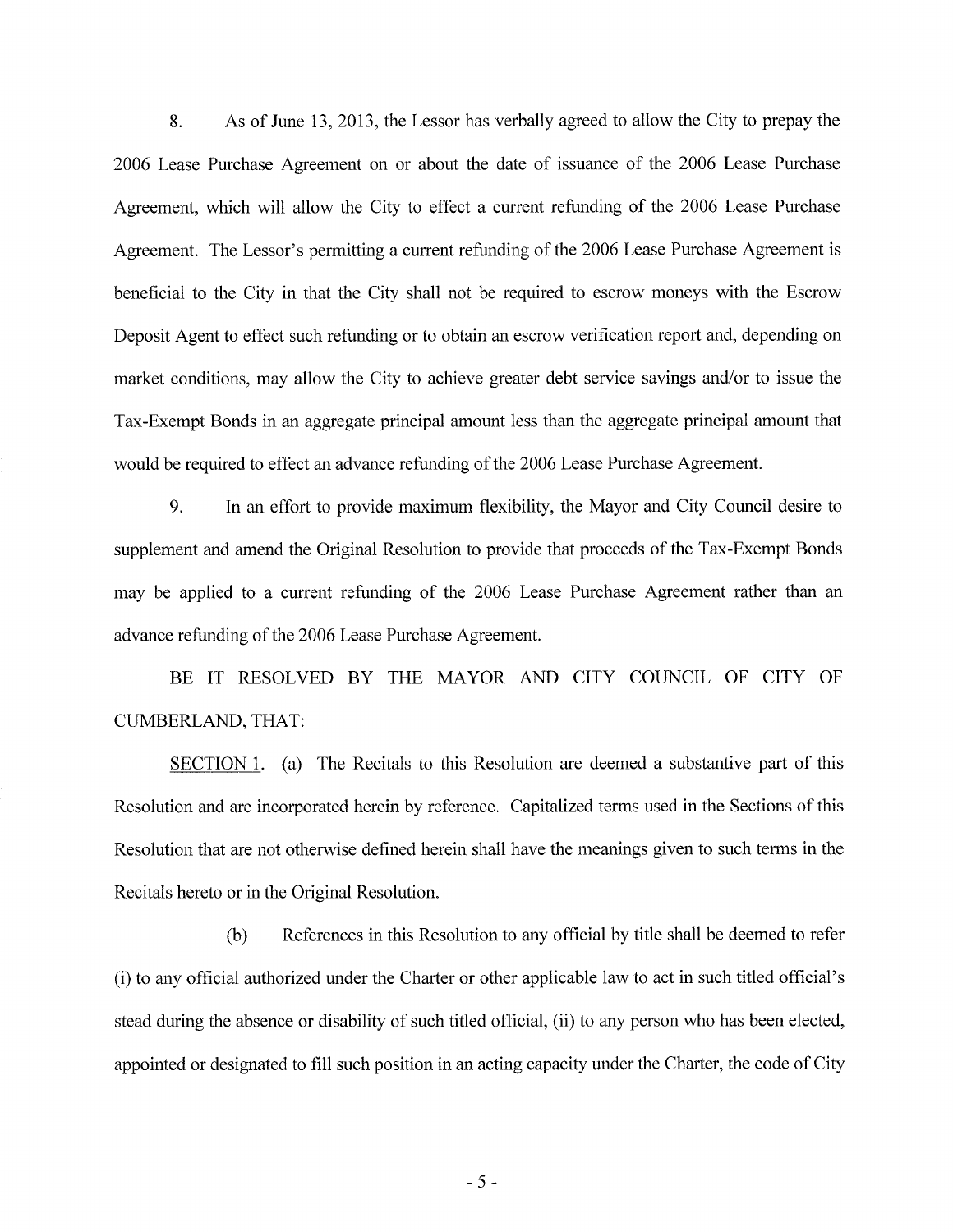ordinances (the "City Code") or other applicable law, and/or (iii) to the extent an identified official commonly uses another title not provided for in the Charter or the City Code, the official, however known, who is charged under the Charter, the City Code or other applicable law or authority with the applicable responsibilities, rights, powers or duties referred to herein.

 $(c)$ With respect to any responsibility, right, power or duty delegated solely to the City Administrator by the terms of this Resolution, in the event of the absence or disability of the City Administrator at the time of exercise of any such responsibility, right, power or duty, and in the event that at such time no Acting City Administrator has been appointed or otherwise provided for, any such responsibility, right, power or duty may be exercised by the Mayor of the City (the "Mayor").

To the extent this Resolution does not specifically identify how any  $(d)$ responsibility, right, power or duty delegated to the City Administrator by the terms hereof shall be evidenced, any such exercise may be evidenced conclusively by the execution and delivery by the City Administrator of an order with respect thereto.

SECTION 2. From and after the effective date of this Resolution, the Original Resolution is hereby supplemented and amended by adding the following Section 14A thereto immediately following the end of Section 14 of the Original Resolution and immediately preceding the beginning of Section 15 of the Original Resolution:

(a) Notwithstanding the provisions of Sections 2, "SECTION 14A. 12, 13 and 14 of this Resolution, and taking into account the date of issuance of the Tax-Exempt Bonds, in the event the Lessor allows the City to prepay the 2006 Lease Purchase Agreement on a date that will result in a current refunding of the 2006 Lease Purchase Agreement rather than an advance refunding of the 2006

 $-6-$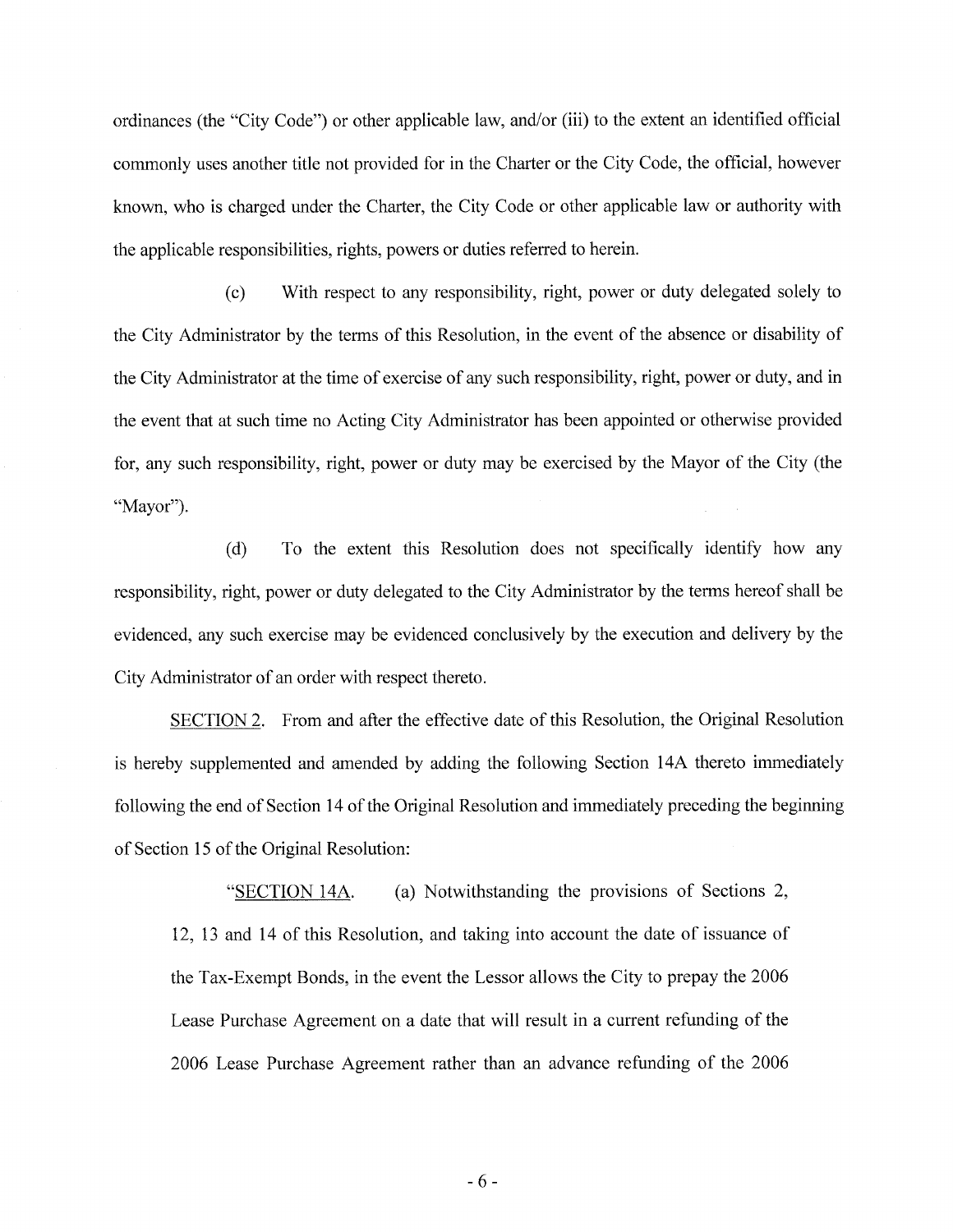Lease Purchase Agreement, the City Administrator, on behalf of the City, with the advice of the Comptroller, the financial advisor to the City and bond counsel to the City, is hereby authorized and empowered to agree to the prepayment of the 2006 Lease Purchase Agreement in a manner and on a date that results in a current refunding of the 2006 Lease Purchase Agreement.

In the event the Lessor allows the 2006 Lease Purchase  $(b)$ Agreement to be currently refunded, all references in this Resolution to the advance refunding of the 2006 Lease Purchase Agreement shall be deemed to be references to the current refunding of the 2006 Lease Purchase Agreement or to be otherwise inapplicable to the transactions contemplated by this Resolution, as the context may require, and references in other Sections of this Resolution to prepaying the 2006 Lease Purchase Agreement on a Rental Payment date may be disregarded.

 $(c)$ In the event the Lessor allows the 2006 Lease Purchase Agreement to be currently refunded, references in this Resolution to the Escrow Deposit Agent, the Escrow Deposit Agreement, the provision of escrow verification services or the provision of open market bidding services shall be disregarded; provided that, to the extent the Escrow Deposit Agent, the selected provider of escrow verification services or the selected bidding agent for bidding of open market securities is entitled to compensation for fees and expenses incurred in connection with services provided prior to issuance of the Bonds, such entities may be appropriately compensated for their services.

 $-7-$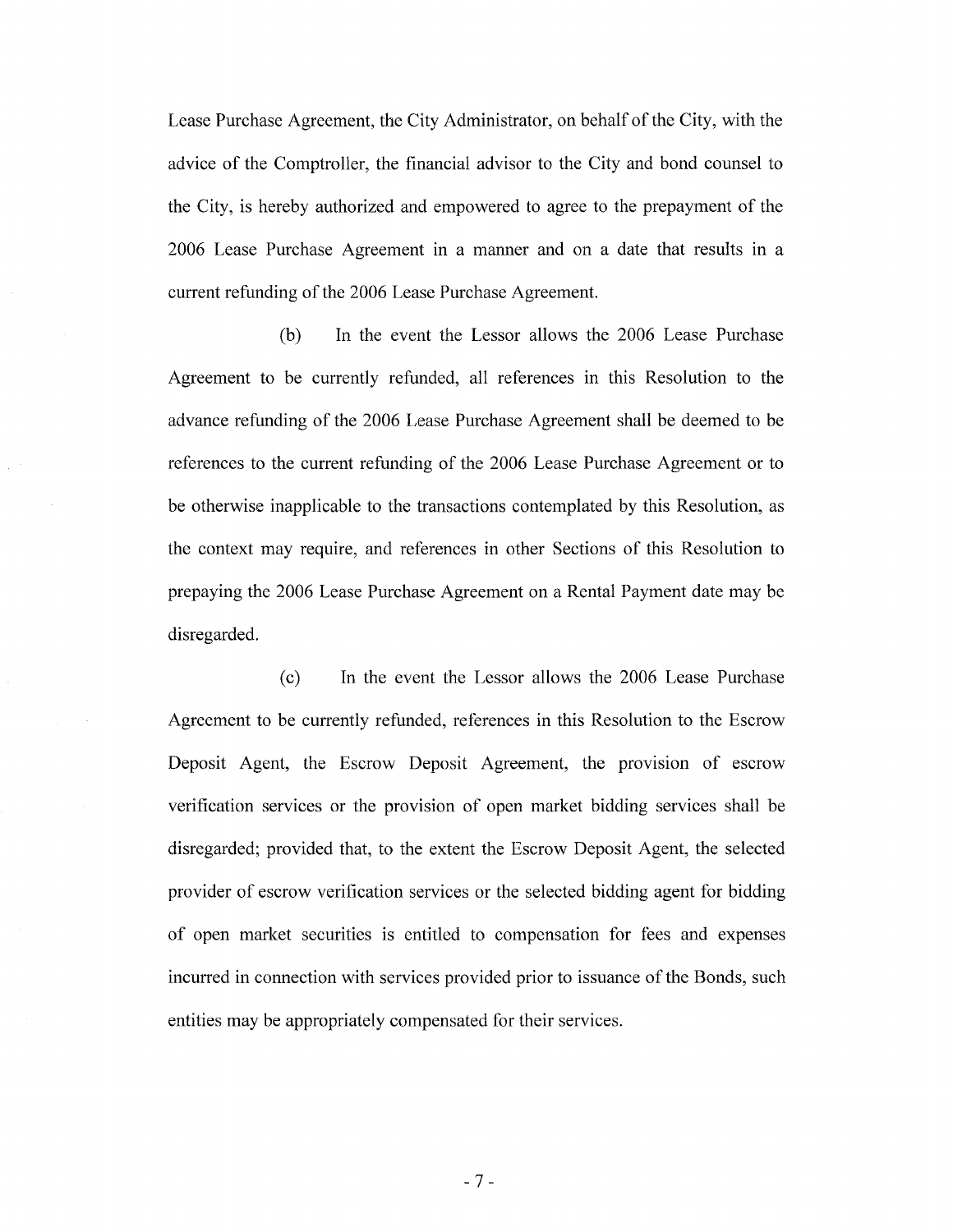Subject to the provisions of subsection (e) below, and  $(d)$ notwithstanding the provisions of Sections  $12(c)$  and (d) of this Resolution, in the event the Lessor allows the 2006 Lease Purchase Agreement to be currently refunded, the Treasurer or any other appropriate municipal official is each hereby designated and authorized to receive payment on behalf of the City of the proceeds of the sale of the Tax-Exempt Bonds and to invest such proceeds until needed for the respective purposes of the Tax-Exempt Project. There may be deducted from the total gross proceeds of the sale of the Tax-Exempt Bonds the amount of the Underwriter's discount and other expenses of sale of the Tax-Exempt Bonds, net of any amounts made available from other sources for the payment of such costs, which deducted amounts shall be applied to pay such expenses of the sale. In such case, the proceeds of the Tax-Exempt Bonds are hereby appropriated for the purposes of the Tax-Exempt Project (construed as including a current refunding of the 2006 Lease Purchase Agreement) and shall be deposited in the proper account or accounts of the City, may be invested within any limits prescribed by Maryland and any other applicable law, and shall be used and applied exclusively for the purposes described herein. If the proceeds received from the sale of the Tax-Exempt Bonds exceed the amount needed for the public purposes of the Tax-Exempt Project, the amount of such unexpected excess shall be set apart in a separate fund and applied to debt service on the Tax-Exempt Bonds, unless a supplemental ordinance or resolution, as applicable, is passed by the Mayor and City Council to provide for the expenditure of the excess for some other valid purpose authorized by the Enabling Act, the Refunding Act, the Charter or Amended Ordinance No. 3692, as applicable.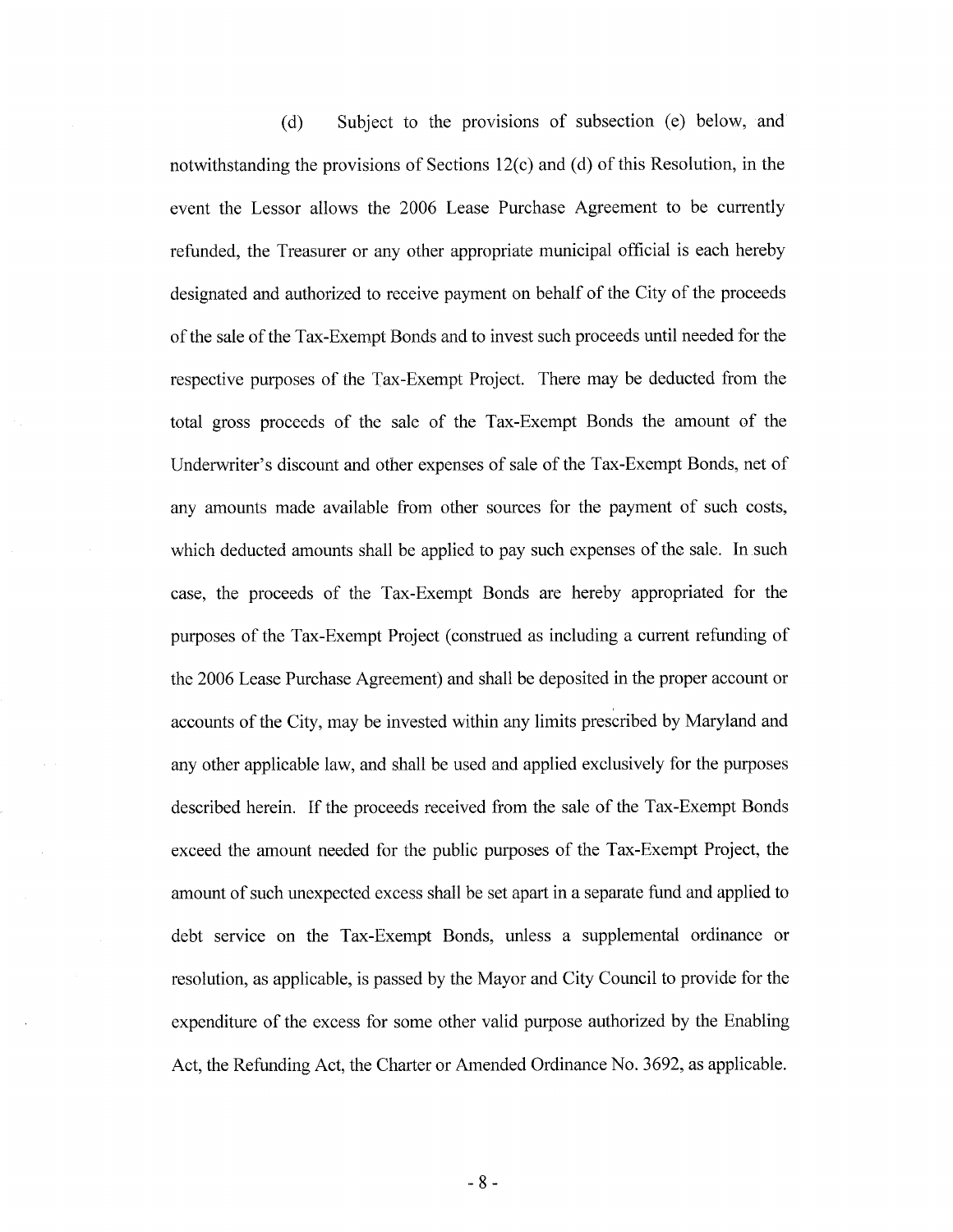Notwithstanding the provisions of subsection (d) of this  $(e)$ Section 14A or any other provisions of this Resolution, that portion of the proceeds of the Tax-Exempt Bonds issued to provide funds to currently refund the 2006 Lease Purchase Agreement may be paid by the Underwriter at the written direction of the Mayor, the City Administrator or the Comptroller, or at the written direction of the financial advisor to the City acting on the City's behalf, directly to the prepayment of the 2006 Lease Purchase Agreement on the date of issuance of the Tax-Exempt Bonds.

In the event the Lessor allows the 2006 Lease Purchase  $(f)$ Agreement to be currently refunded, conditioned only upon the delivery of and payment for the Tax-Exempt Bonds, and notwithstanding the provisions of Section 14(b) of this Resolution, the Mayor and City Council hereby specifically elects to prepay the 2006 Lease Purchase Agreement on the earliest practicable date available (which may be, but need not be, the date of issuance of the Tax-Exempt Bonds), giving due consideration to any notice of prepayment required by the Lessor. The Mayor and City Council hereby authorizes and empowers each of the Mayor, the City Administrator and the Comptroller to (i) select the date of prepayment of the 2006 Lease Purchase Agreement, and (ii) give such notice of prepayment as may be required by the 2006 Lease Purchase Agreement or the Lessor or any documents relating thereto or in the form recommended by bond counsel to the City. Any such notice of prepayment may be given prior to the date of issuance and delivery of the Tax-Exempt Bonds and may be conditioned upon receipt of funds sufficient to effect such prepayment.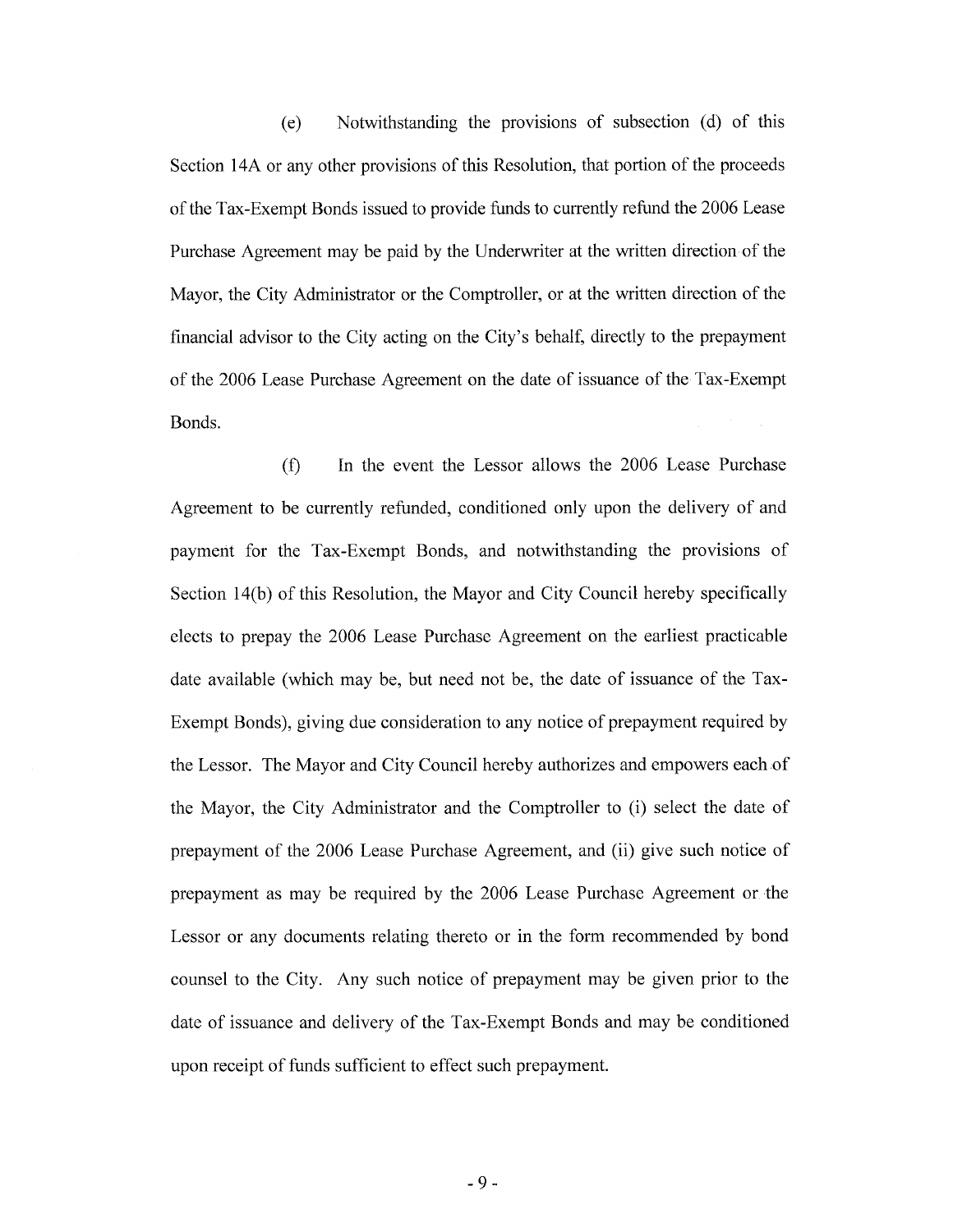In the event the Lessor allows the 2006 Lease Purchase  $(g)$ Agreement to be currently refunded, the applicable official or officials respectively authorized by Sections 8 and 9(b) of this Resolution to approve the final Bond Purchase Agreement and the final Official Statement are hereby authorized and directed to include in such final Bond Purchase Agreement and such final Official Statement any changes, modifications or deletions necessary to reflect the current refunding of the 2006 Lease Purchase Agreement (as opposed to the originally contemplated advance refunding of the 2006 Lease Purchase Agreement)."

SECTION 3. From and after the effective date of this Resolution, the Original Resolution shall be deemed supplemented and amended as provided herein and all other terms and provisions of the Original Resolution shall remain in full force and effect and applicable to the sale, issuance and delivery of the Bonds.

SECTION 4. The provisions of this Resolution shall be liberally construed in order to effectuate the transactions contemplated hereby.

## [CONTINUED ON THE FOLLOWING PAGE]